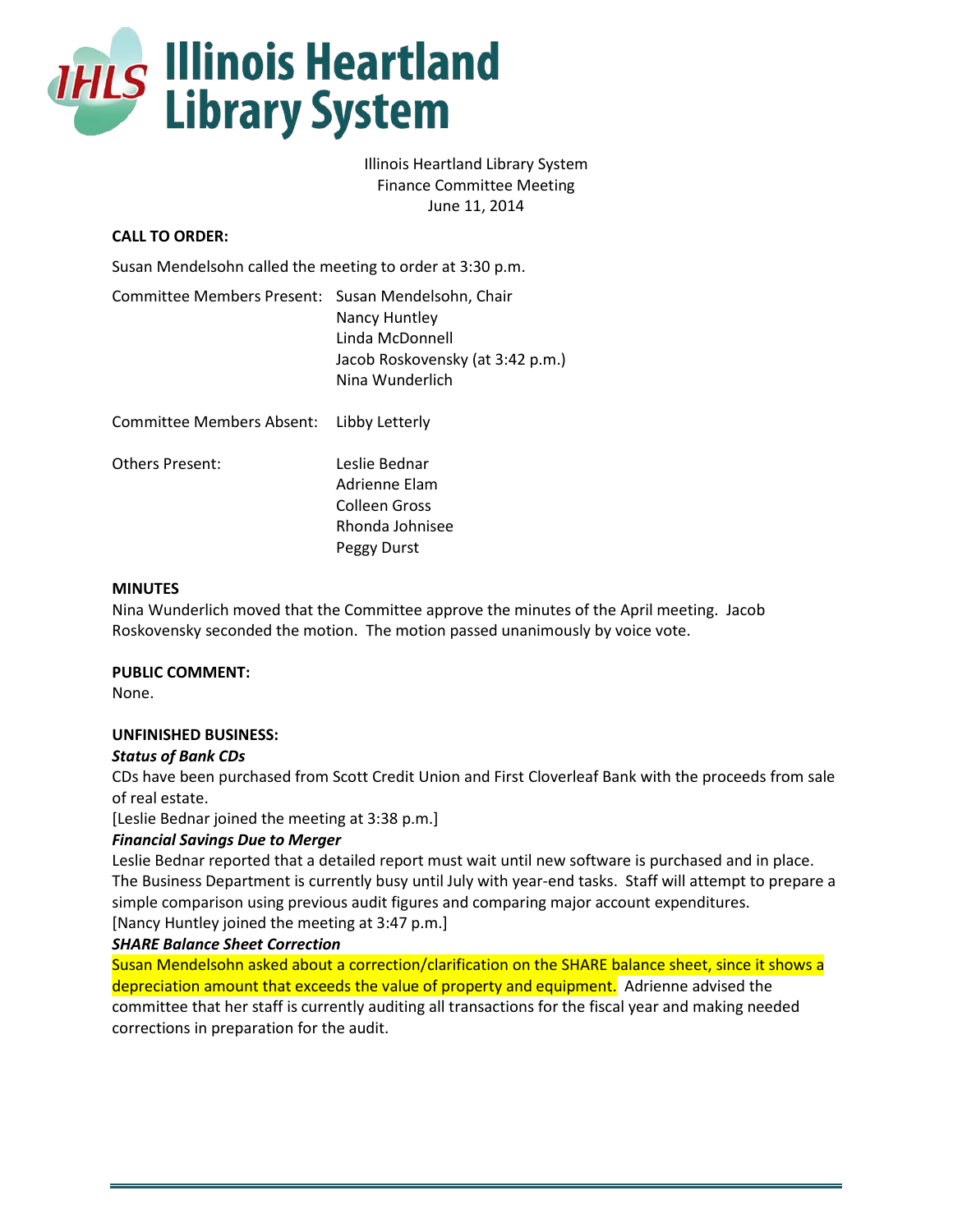

## **NEW BUSINESS**

### *Track Dream Grant Spending as a Separate Report*

As with all grant funds, quarterly reports are made to the Illinois State Library and the funds are reported as a separate account in monthly financial statements. The required in-kind contribution represents staff time that IHLS contributes from salaries in the general fund.

### *Possible Budget Reduction in State Spending/IHLS Contingency Plan*

There has been no indication at this time of any budget cuts coming from the State and it would be very difficult to pre-plan for such a cut. If IHLS is advised of a cut, the budget will be revised based on the percentage that funds are cut.

#### *Replace Accounting Software*

There has been no progress in making the current software usable for the types of reports needed. Adrienne Elam reported that Business Department staff has looked at three different software packages and will see one more on the  $13<sup>th</sup>$ . After that, they will obtain pricing information and make a recommendation.

## **REVIEW OF PAID BILLS AND CREDIT CARD SUMMARY**

The Committee reviewed the bill list and credit card report. Several bills were questioned and explanations received.

Jacob Roskovensky moved that the committee recommend approval of the bills and credit card summary. Nina Wunderlich seconded the motion. The motion passed unanimously by voice vote.

### **REVIEW OF MAY 2014 FINANCIAL STATEMENTS**

Financial Statements were not available.

# **IMPACT OF OTHER COMMITTEE DISCUSSIONS/DECISIONS ON IHLS FINANCES**

The Long Range Plan Committee is in the process of approving an RFP for a consultant. \$25,000 has been budgeted.

#### **OTHER QUESTIONS, TOPICS OF INTEREST, OR CONCERNS**

None.

## **PUBLIC COMMENTS**

None.

#### **Comments from Leslie Bednar.**

Three HVAC units for the Edwardsville building were replaced when they failed in early January. There are funds in the capital fund for FY14 for five additional units. After those are purchased and installed only three of the old units will remain. This should also reduce maintenance and utilities costs. Five Carrier HVAC units will be purchased for \$48,017 including the cost of the crane to lift them to the roof and installation.

#### **Questions/Concerns from Committee.**

None.